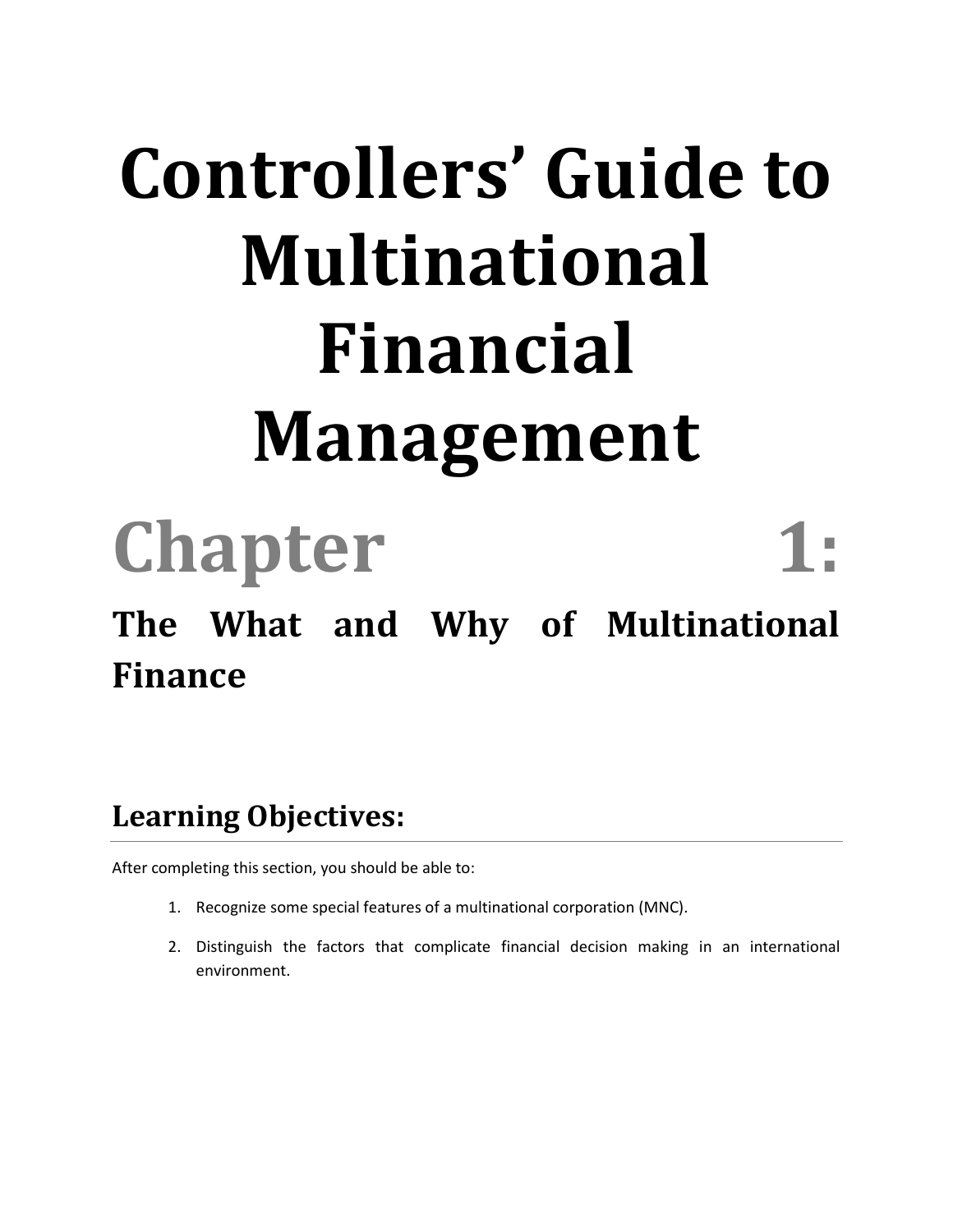# **Chapter**

### **Foreign Exchange Rate Determination and Foreign Exchange Market**

#### **Learning Objectives:**

After completing this section, you should be able to:

- 1. Define an exchange rate.
- 2. Recognize the different conventions for exchange rate quotation.
- 3. Compute the rate of exchange for a foreign.
- 4. Identify the functions of foreign exchange markets.

## **Chapter 3:**

### **Currency Exchange: Spot, Forward, and Futures Markets**

#### **Learning Objectives:**

After completing this section, you should be able to:

1. Recognize definitions for spot and forward exchange rates.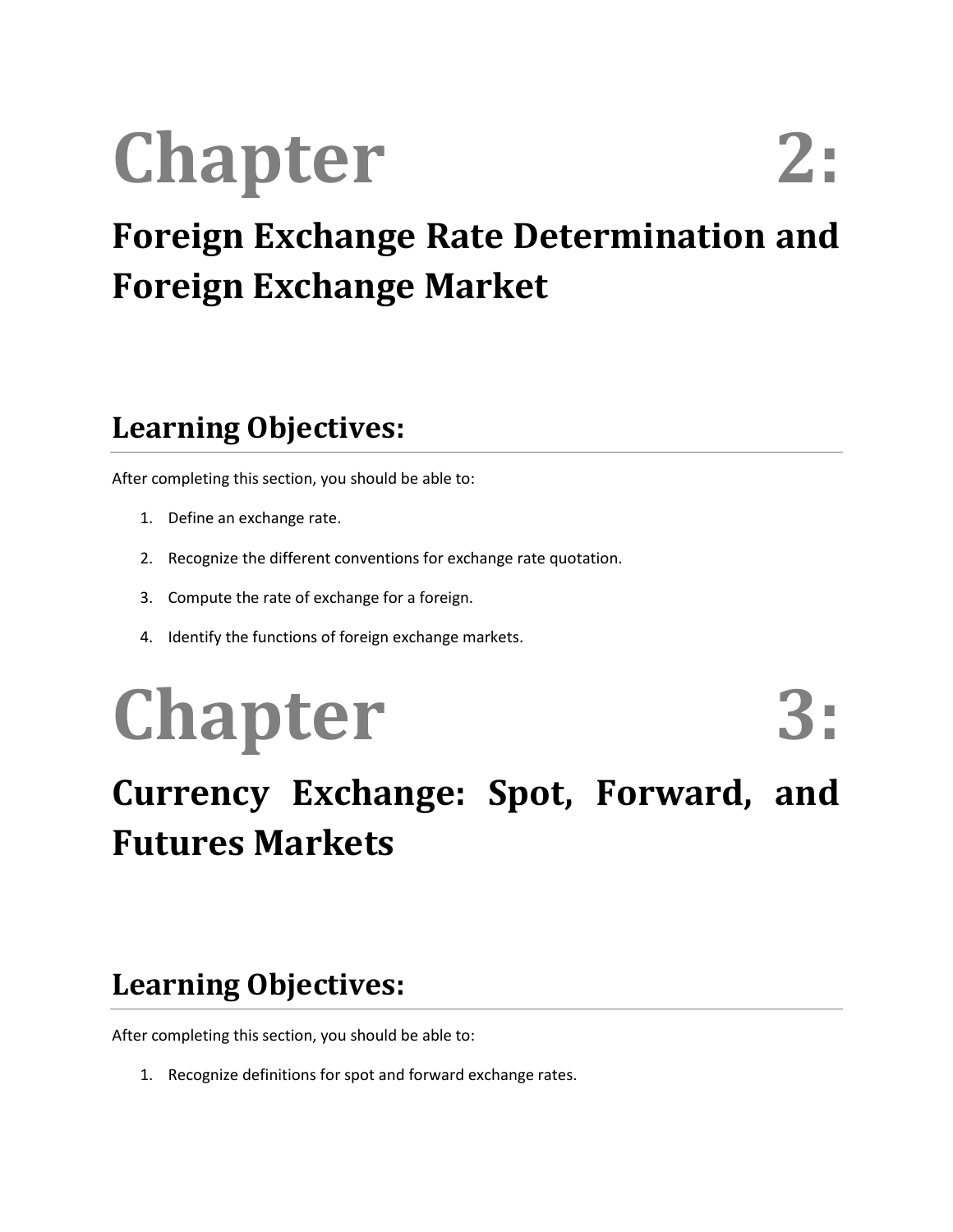2. Recognize how the bid/ask rates are used in the foreign exchanges.

## **Chapter Currency Options**

#### **Learning Objectives:**

After completing this section, you should be able to:

- 1. Recognize the nature of an option contract.
- 2. Identify the purpose of hedging in the foreign currency market.
- 3. Recognize factors in value determination of currency options.
- 4. Identify different foreign currency contracts and their uses.

## **Chapter 5:**

### **Determining Floating Exchange Rates**

#### **Learning Objectives:**

- 1. Recognize how exchange rates occur in international monetary system.
- 2. Recognize how international markets influence of foreign exchange prices.
- 3. Recognize the impact of economic policies on trade patterns and currency markets.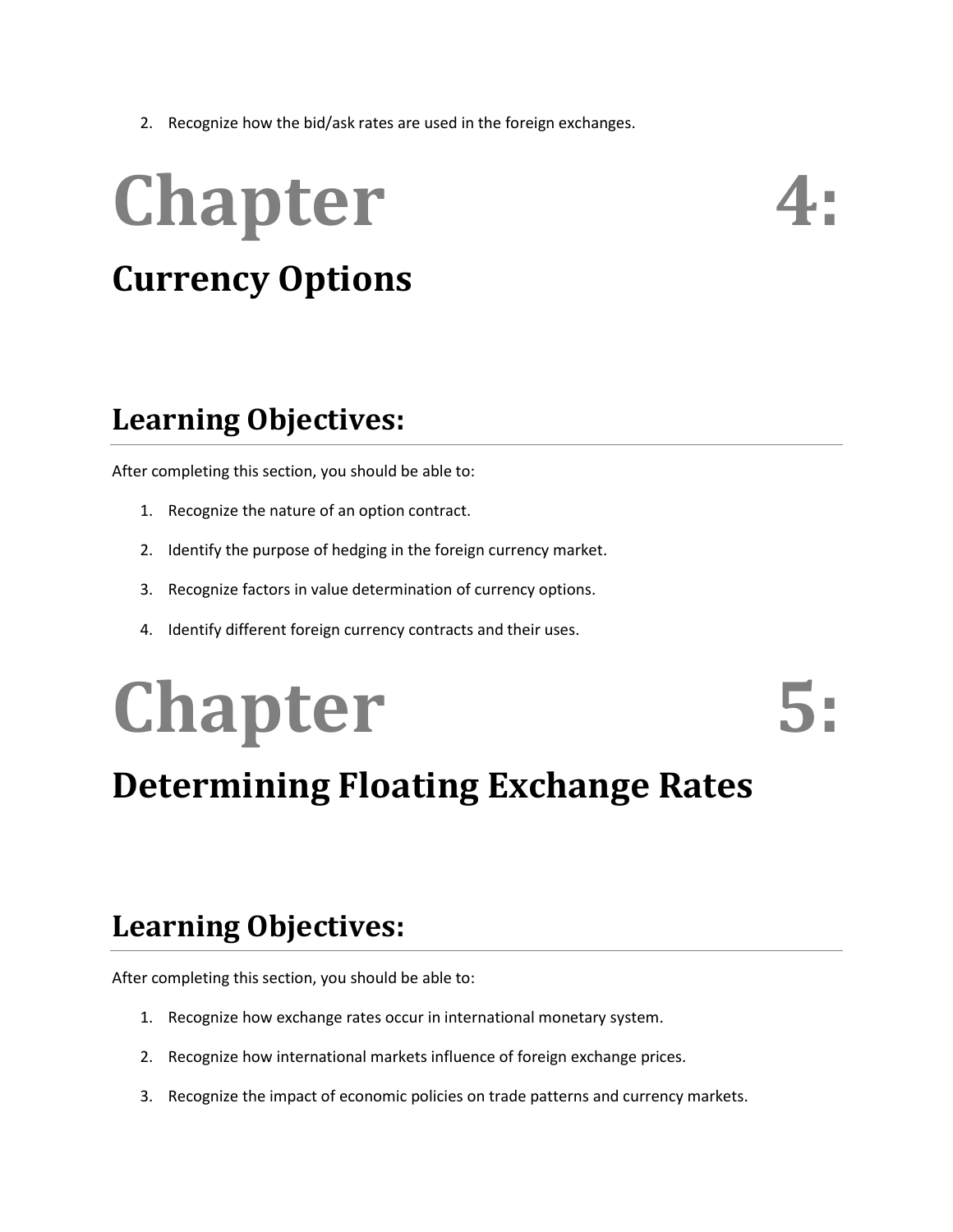Identify factors affecting the value of the US dollar

### **Chapter Government Intervention in Currency Markets**

#### **Learning Objectives:**

After completing this section, you should be able to:

- 1. Identify characteristics of the current international monetary system.
- 2. Recognize some systems of international exchange rate regulations such as the Bretton Woods System and European Monetary System.
- 3. Identify characteristics of special international currency reserves such as special drawing rights.
- 4. Recognize causes of the Financial Crisis 2007-2010.

## Chapter 7:

### **Determining Forward Exchange Rates**

#### **Learning Objectives:**

After completing this section, you should be able to:

1. Identify the influence of interest rates on a country's currency.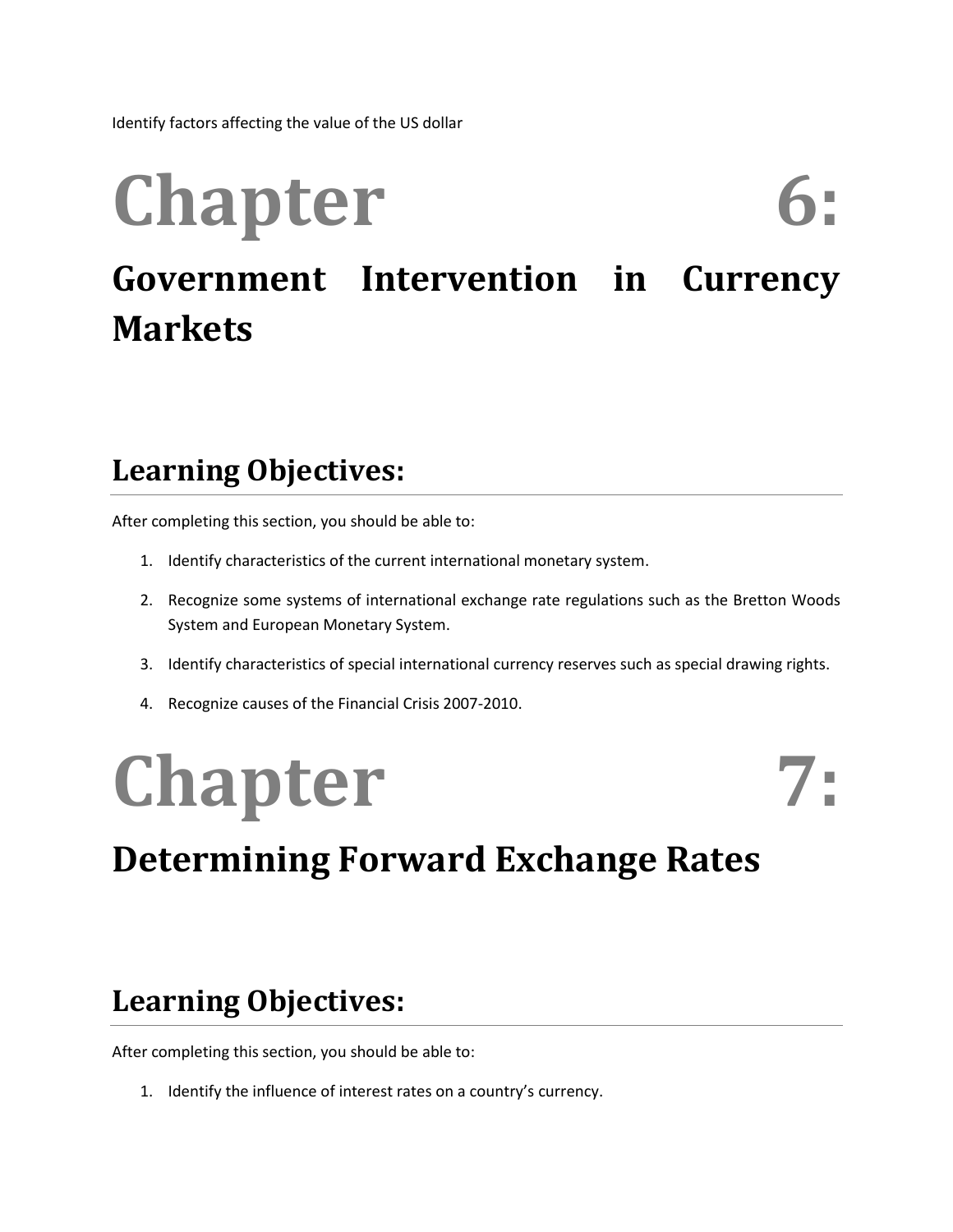- 2. Recognize the implications of the interest rate parity (IRP) theory.
- 3. Identify the influence of interest rates on forward and spot exchange rates.

## **Chapter Inflation Rates and Currency Values**

#### **Learning Objectives:**

After completing this section, you should be able to:

- 1. Recognize the concept of purchasing power parity.
- 2. Identify the concept underlying the Law of One Price.

## **Chapter International Capital Market Equilibrium**

#### **Learning Objectives:**

- 1. Recognize the relationship between interest rates and future exchange rate changes.
- 2. Identify the concept of the Fisher Effect and the relationship between real interest rates in different countries.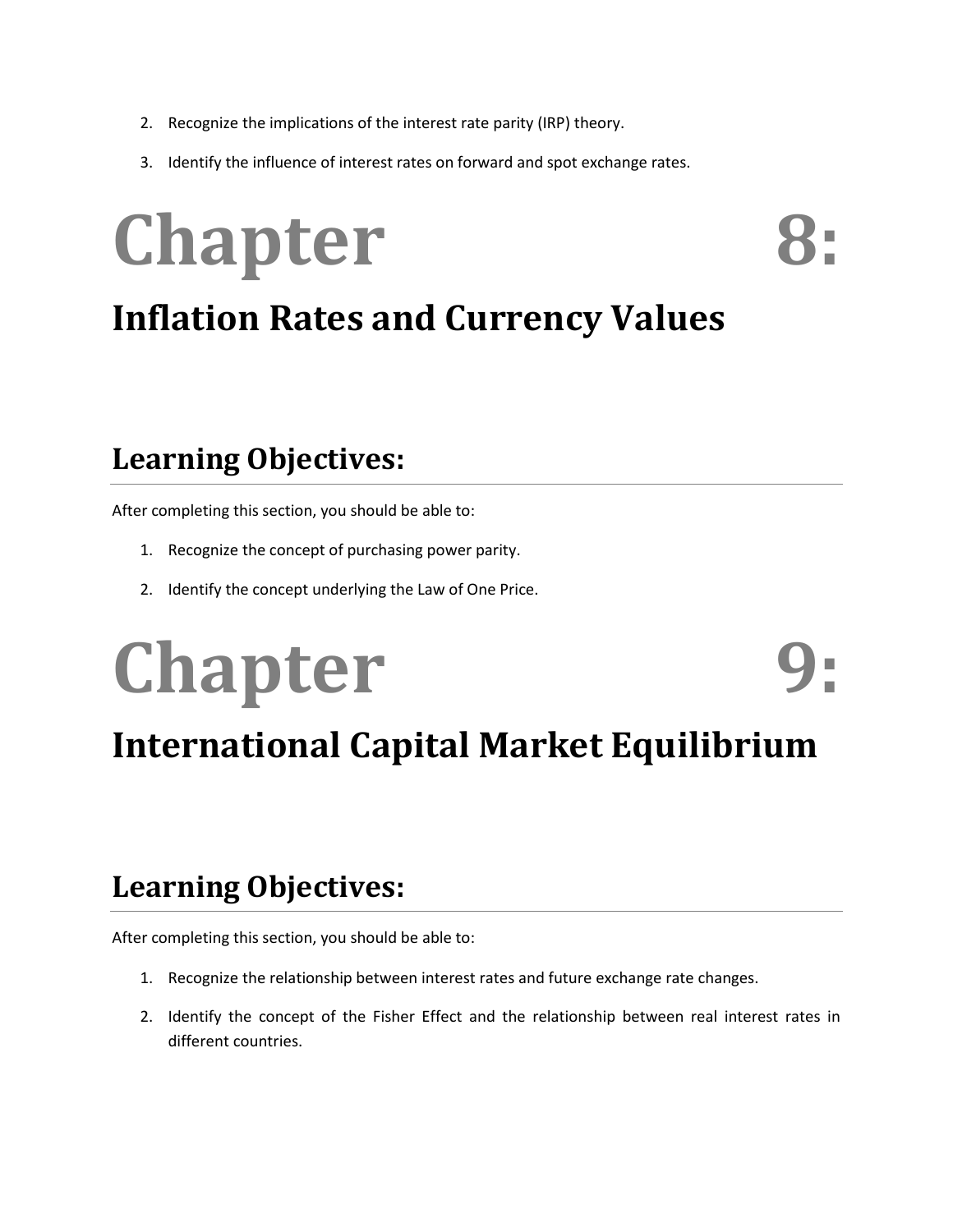### Chapter 10: **Forecasting and the Efficiency of International Markets**

#### **Learning Objectives:**

After completing this section, you should be able to:

- 1. Recognize the relationship between exchange rates, interest rate, and inflation rate as it relates to the financial market efficiency.
- 2. Identify how the efficient market hypothesis is used to predict the foreign exchange rates.

### **Chapter 11: Managing Foreign Transaction Exposure**

#### **Learning Objectives:**

- 1. Recognize the nature of transaction exposure.
- 2. Recognize how hedging techniques can decrease uncertainty.
- 3. Identify strategies for eliminating some transaction exposure.
- 4. Identify the contracts that can be used to hedge risk.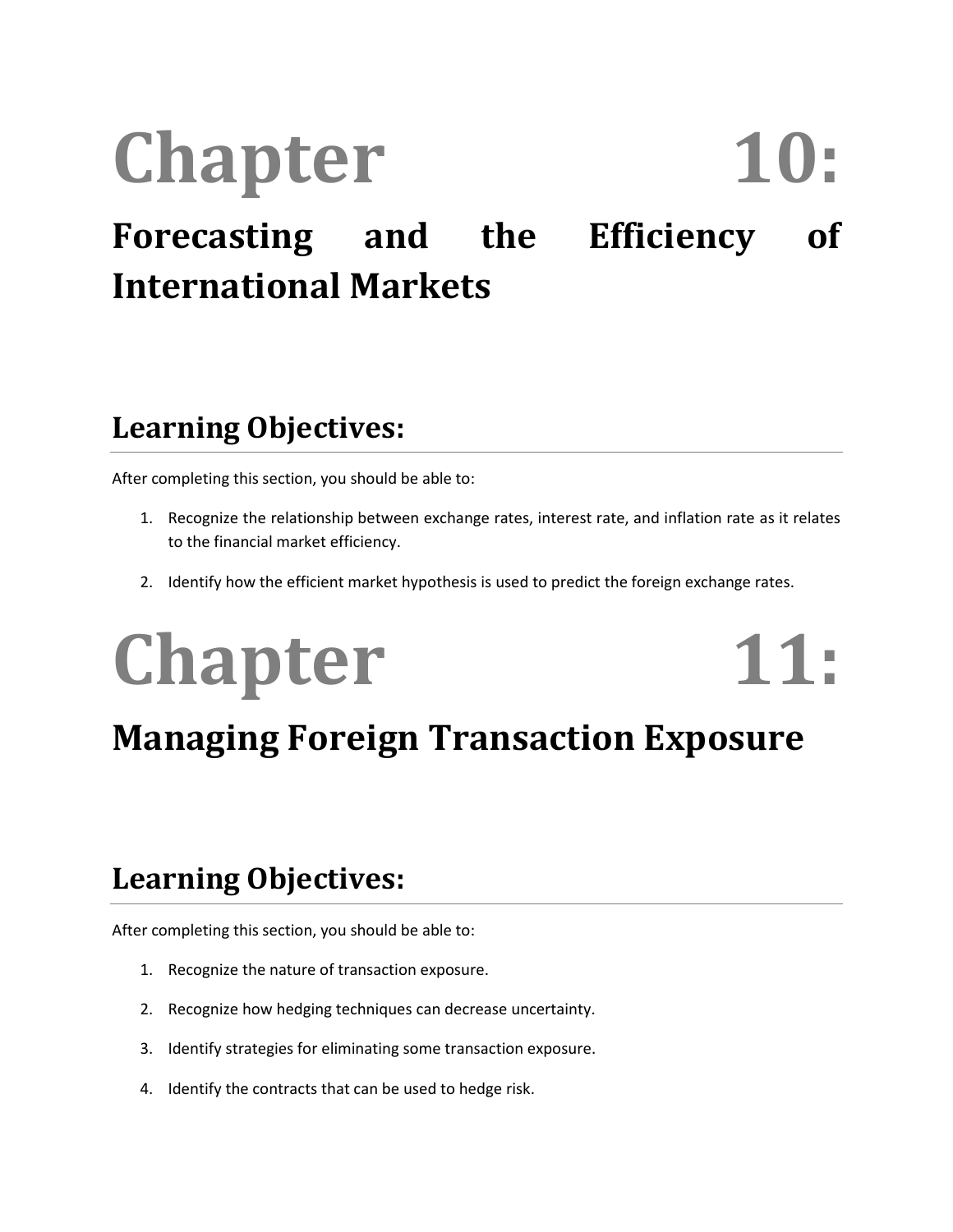# **Chapter 12:**

### **Managing Translation Exposure**

#### **Learning Objectives:**

After completing this section, you should be able to:

- 1. Define translation exposure as it relates to foreign currency exposure.
- 2. Recognize the functional currency of the firm.
- 3. Identify different methods for translating financial statements.

## Chapter 13:

### **Managing Operating Exposure**

#### **Learning Objectives:**

- 1. Recognize operating (economic) exposure as it relates to multinational, import-export, and purely domestic operations.
- 2. Identify methods and objectives for a company to minimize operating exposure from changes in various exchange rates.
- 3. Recognize strategies for controlling the degree of operating exposure to exchange rate changes.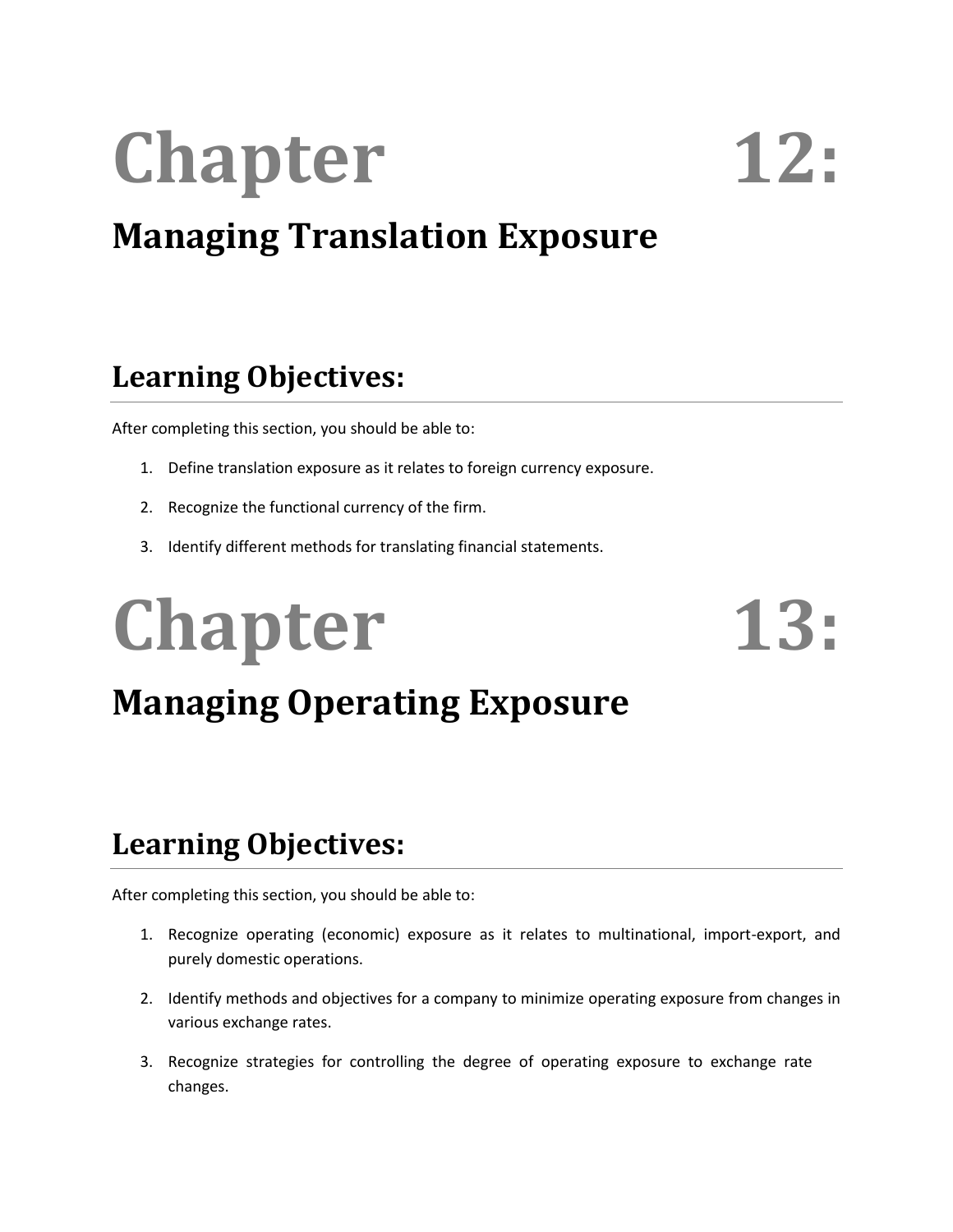# **Chapter 14:**

### **Exports and Imports Financing**

#### **Learning Objectives:**

After completing this section, you should be able to:

- 1. Recognize the main documents that are used to in international trade.
- 2. Identify the purpose of quasi-government institutions that help businesses control credit risk, such as the Foreign Credit Insurance Association.

## Chapter 15: **Working Capital Management**

#### **Learning Objectives:**

- 1. Identify organizational structures used by multinational companies to reduce its need for bank lending to support international cash flow.
- 2. Recognize the principle behind practices such as multilateral netting.
- 3. Recognize international business practices such as countertrade.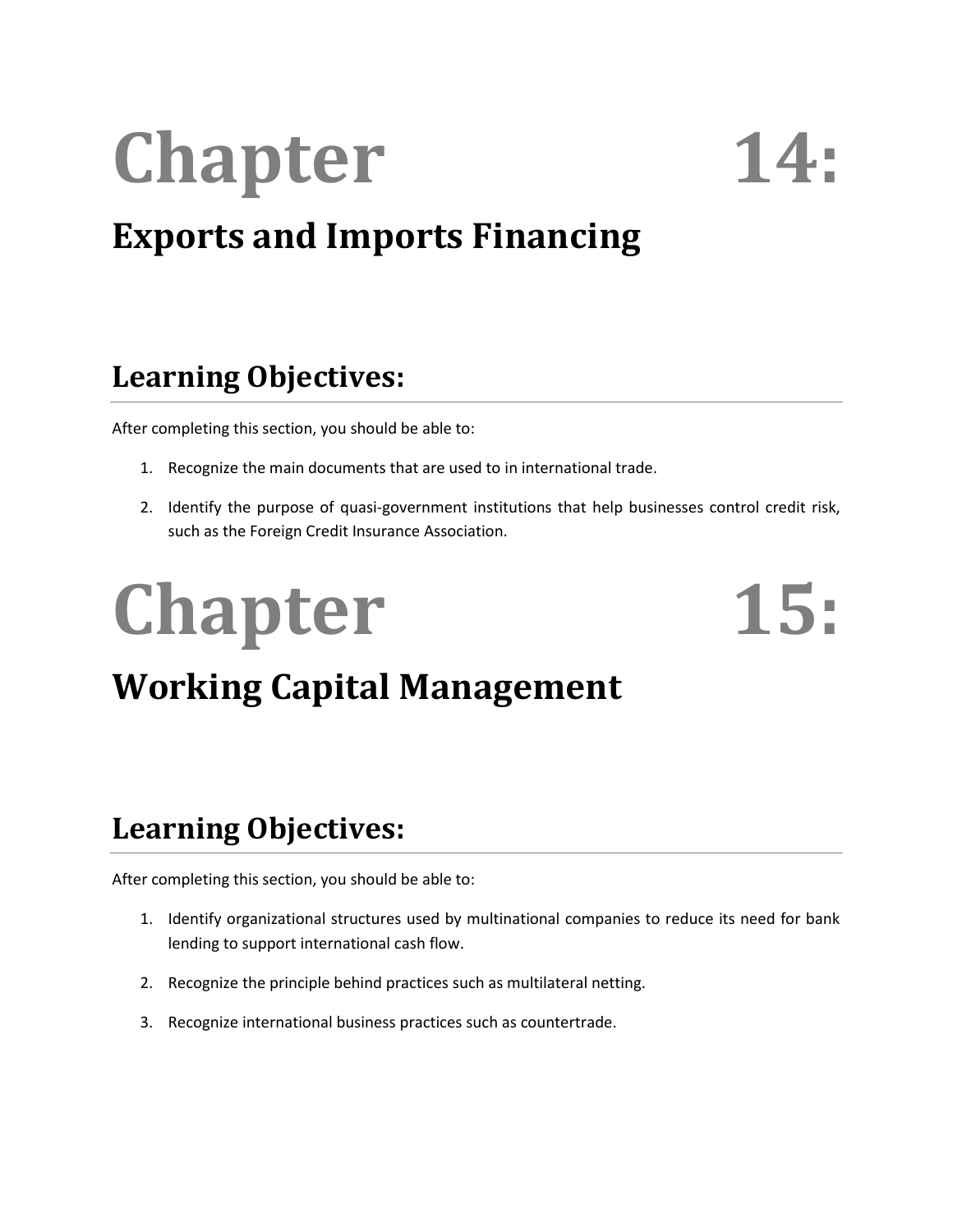## **Chapter 16: Financing Globally**

#### **Learning Objectives:**

After completing this section, you should be able to:

- 1. Recognize the attributes of international leasing.
- 2. Identify the special reasons for using Eurobonds rather than domestic bonds.

# Chapter 17:

### **Managing Political Risk**

#### **Learning Objectives:**

- 1. Identify some basic techniques that can be used to measure the probability and quantify the magnitude of political risk.
- 2. Recognize methods for reducing political risk prior to making foreign investments.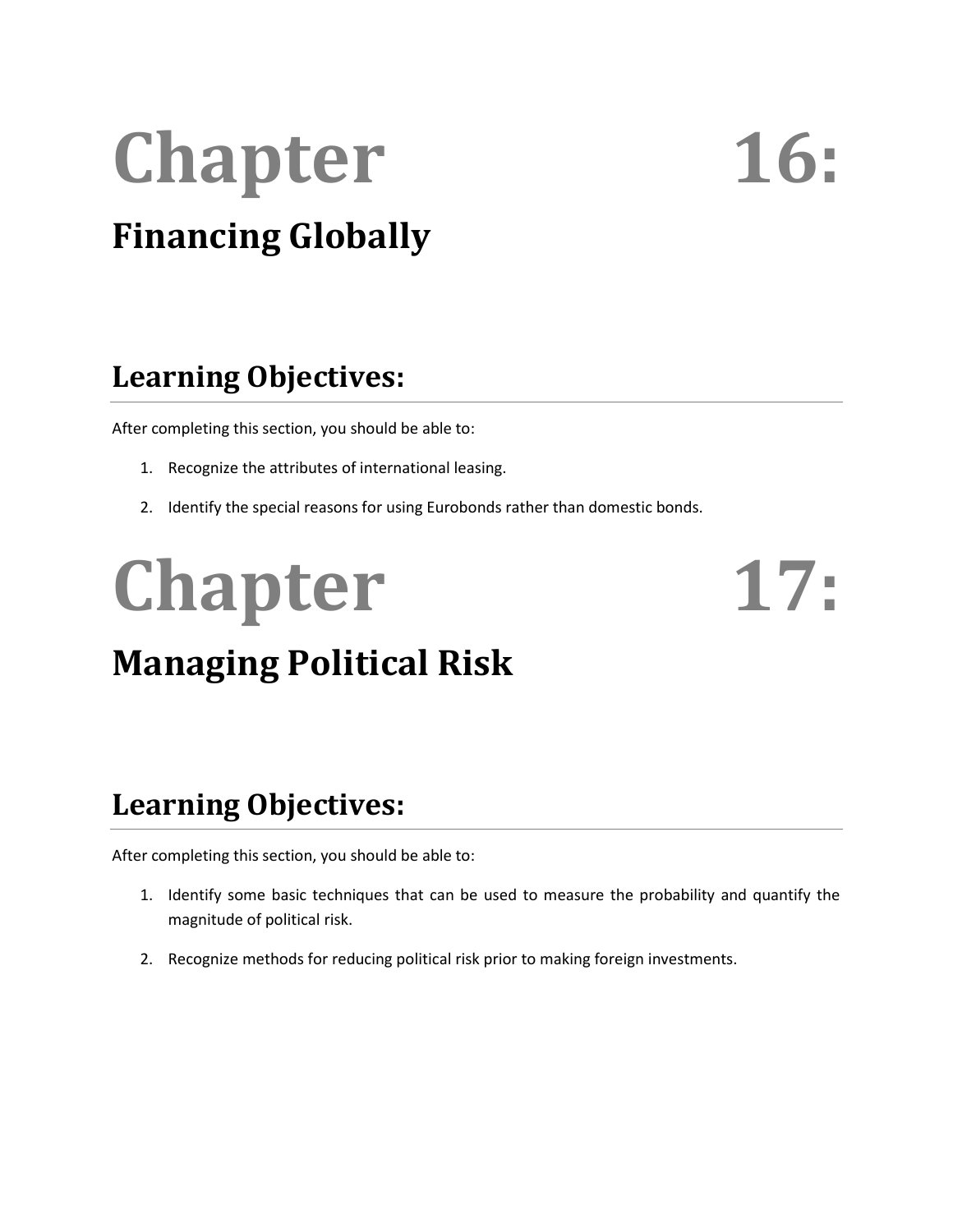# Chapter 18:

### **Foreign direct Investment**

#### **Learning Objectives:**

After completing this section, you should be able to:

- 1. Identify the factors that distinguish capital budgeting decisions regarding foreign investment.
- 2. Recognize methods for evaluating proposed direct foreign investments.
- 3. Recognize the most frequently used methods of analyzing international capital budgeting.

# Chapter 19:

### **International Banking**

#### **Learning Objectives:**

After completing this section, you should be able to:

1. Define a Eurodollar.

Recognize different types of multinational banking organizations